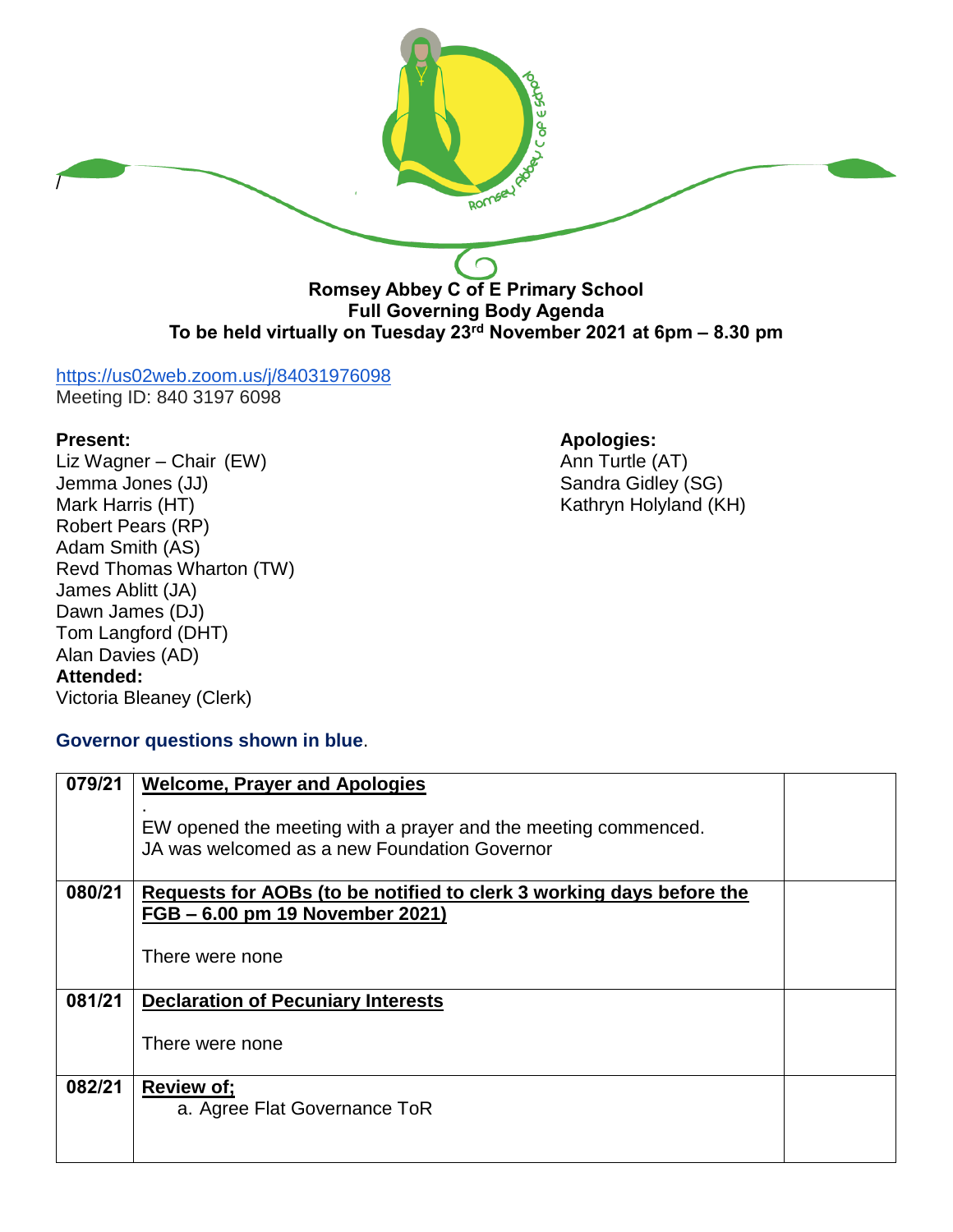|        | These had been shared on Dropbox and had been updated following the<br>September meeting. There was one further amendment to make and so                                                                                                                                                                                                                                                           |              |
|--------|----------------------------------------------------------------------------------------------------------------------------------------------------------------------------------------------------------------------------------------------------------------------------------------------------------------------------------------------------------------------------------------------------|--------------|
|        | these would be agreed via email by the end of the week.                                                                                                                                                                                                                                                                                                                                            | <b>Chair</b> |
| 083/21 |                                                                                                                                                                                                                                                                                                                                                                                                    |              |
|        | Endorsement of Minutes from last meeting - October 2021 (in<br>Dropbox)                                                                                                                                                                                                                                                                                                                            |              |
|        | 050/21 Pg 2 – should read "the school was being well recommended by                                                                                                                                                                                                                                                                                                                                |              |
|        | parents"<br>Pg 4 - Should read completed not competed                                                                                                                                                                                                                                                                                                                                              |              |
|        | Pg 7 - Should read completed not competed                                                                                                                                                                                                                                                                                                                                                          |              |
|        | Pg 7 - should read. Report from Hiliers trip / Habits of mind day were<br>discussed. There had been a staff meeting                                                                                                                                                                                                                                                                                |              |
|        | With the above amendments the minutes were agreed as being a true and<br>accurate representation of the meeting and were signed accordingly by the<br>Chair.                                                                                                                                                                                                                                       |              |
| 084/21 | Matters arising from the minutes not covered elsewhere on the agenda                                                                                                                                                                                                                                                                                                                               |              |
|        |                                                                                                                                                                                                                                                                                                                                                                                                    |              |
|        | 043/21 – Skills audit to be sent by DJ.                                                                                                                                                                                                                                                                                                                                                            |              |
|        | Governors were asked to confirm if they did not receive parentmail.                                                                                                                                                                                                                                                                                                                                |              |
|        | It was agreed to invite Lisa O'Donohoe to the February meeting to discuss<br>her role as well as mentoring the ECT.                                                                                                                                                                                                                                                                                | <b>Head</b>  |
|        | Governor photos for badges had been scheduled for 9 <sup>th</sup> December,<br>Governors were asked to visit the school on this day for a photo. TL to<br>inform Governors of a time.                                                                                                                                                                                                              | <b>DHT</b>   |
|        | All other actions had been completed                                                                                                                                                                                                                                                                                                                                                               |              |
| 085/21 | <b>Clerks Update</b>                                                                                                                                                                                                                                                                                                                                                                               |              |
|        | There was nothing                                                                                                                                                                                                                                                                                                                                                                                  |              |
| 086/21 | <b>Headteachers Written Update</b>                                                                                                                                                                                                                                                                                                                                                                 |              |
|        | This had been previously shared on Dropbox.                                                                                                                                                                                                                                                                                                                                                        |              |
|        | There had been a surge in Covid cases across the school amongst pupils<br>and staff. 36 children were isolating and 10 members of staff. The majority<br>of classes were advised to take PCR tests over the weekend. The<br>Headteacher was in regular contact with Public Health England and they<br>hoped the cases reduced. Public Health were happy with the actions the<br>school was taking. |              |
|        | Staff absence was then discussed and it was highlighted that 15 days had<br>been lost since half term and 52.5 days absence including full and part time                                                                                                                                                                                                                                           |              |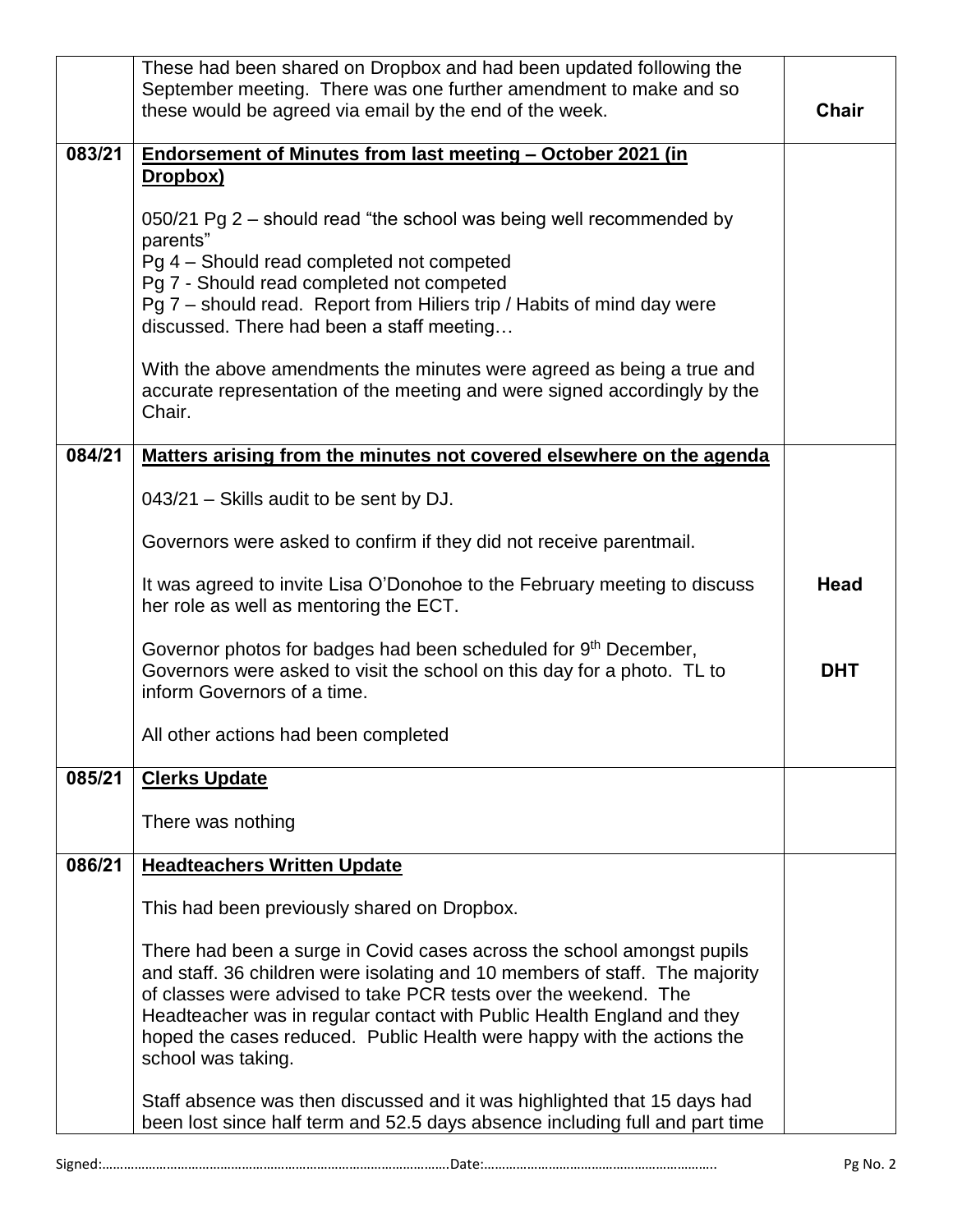| staff. The Headteacher explained they tried to be creative and also flexible<br>in their cover however supply staff had been used. Governors asked if<br>there were more staff in this week and the Headteacher confirmed<br>there had been. Last week the school saw half of the teaching staff off<br>each day, this week there had been about $\frac{1}{4}$ of the staff off each day.<br>This had an impact on the strategic roles in school as it was important to<br>maintain safety in the school. It was stressed this was not isolated to the<br>school and it was also a local issue.                                                                    |             |
|--------------------------------------------------------------------------------------------------------------------------------------------------------------------------------------------------------------------------------------------------------------------------------------------------------------------------------------------------------------------------------------------------------------------------------------------------------------------------------------------------------------------------------------------------------------------------------------------------------------------------------------------------------------------|-------------|
| Governors wished for their thanks to be passed on to staff for their resilience<br>and for SLT for keeping the school open. SLT were reminded that<br>Governors were there for support to them. A parent Governor wished to<br>thank the school for their advice, kind words and support, their children had<br>been very upset not to be able to go into school which showed how positive<br>the school was. Governors asked if there had been any adverse parent<br>comments and it was confirmed that whilst there hadn't been there had<br>been some anxiety. SLT were asked to remind parents they can order<br>lateral flow tests online and they were free. | <b>Head</b> |
| Governors thanked the Headteacher for his report written under such<br>stressful circumstances.                                                                                                                                                                                                                                                                                                                                                                                                                                                                                                                                                                    |             |
| It was reported that there had been 7 first choice applications for the 2022<br>intake. Governors asked if this was higher or lower compared to last<br>year and whilst this was not known, SLT were pleased with the number<br>of applications so far and Governors were reminded the closing date<br>was not until the middle of January.                                                                                                                                                                                                                                                                                                                        |             |
| The Covid absences were not included in the absence report. The NA was<br>95%. A Governor asked if there were any missing children and the<br>Headteacher confirmed there were not. Governors were reminded that<br>AFC stood for adopted from care which were previously called post LAC                                                                                                                                                                                                                                                                                                                                                                          |             |
| A Governor enquired as to when the two day residential would be held<br>and it was confirmed it was planned for July 2022. The current Year 5<br>had a plan to go out end of September 2022.                                                                                                                                                                                                                                                                                                                                                                                                                                                                       |             |
| A Governor asked whether there was a baseline assessment and the<br>Headteacher confirmed there was but the school wold not see this until<br>the child reached the end of KS2. The school will receive a report on any<br>gaps. A Governor went on to ask if the school had their own baseline<br>assessment and the Headteacher confirmed they did so they could<br>continuously track the children.                                                                                                                                                                                                                                                             |             |
| It was agreed to include under staff training, that JJ had commenced the<br>Attachment and Trauma training.                                                                                                                                                                                                                                                                                                                                                                                                                                                                                                                                                        |             |
| A Governor enquired whether SLT were concerned about the number<br>of behaviour incidents for Year R and HT explained there was a high                                                                                                                                                                                                                                                                                                                                                                                                                                                                                                                             |             |
|                                                                                                                                                                                                                                                                                                                                                                                                                                                                                                                                                                                                                                                                    |             |

Signed:…………………………………………………………………………………….Date:……………………………………………………….. Pg No. 3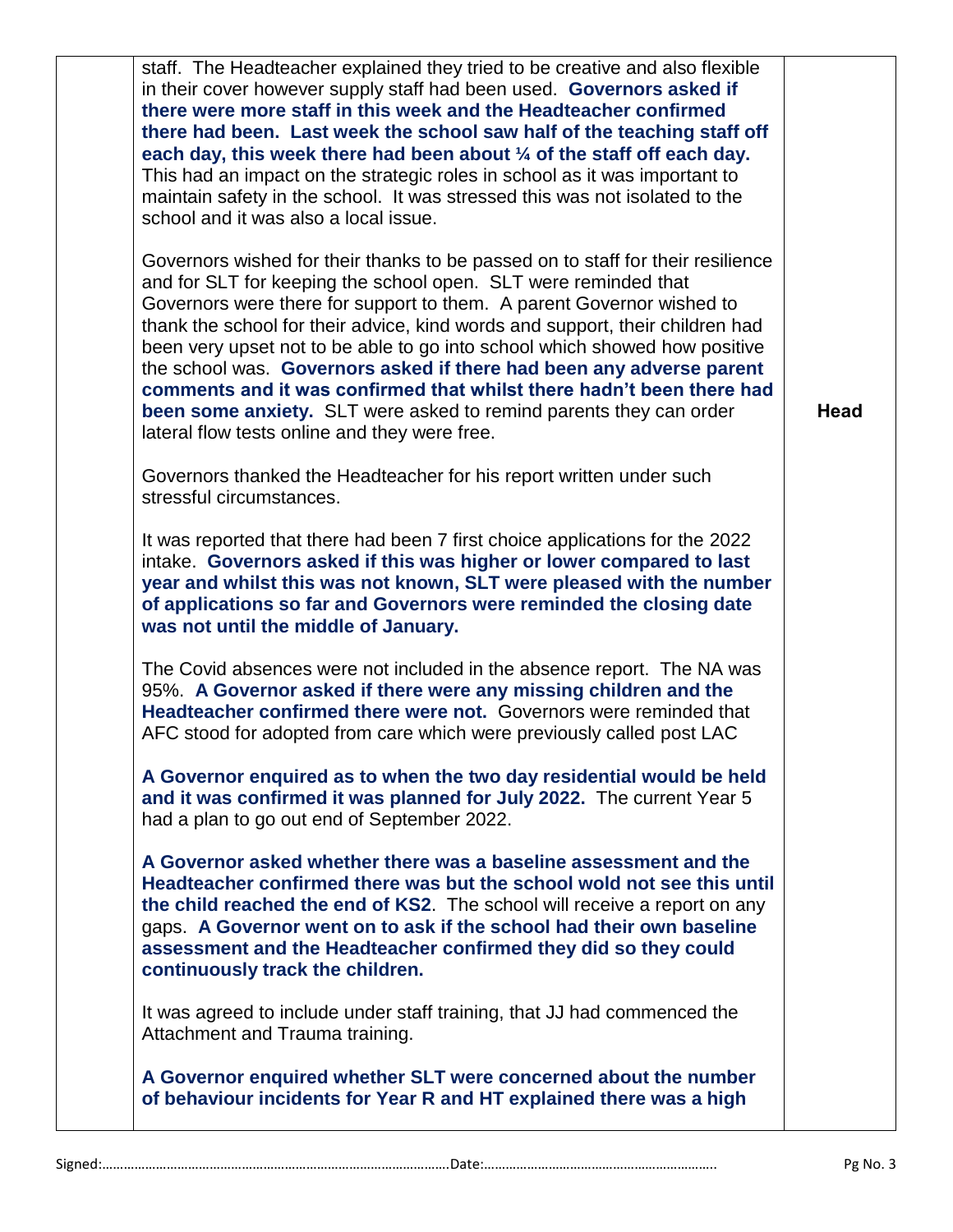|        | number of high needs in the cohort, external agency support was<br>being put in place.                                                                                                                                                                                                                                                                                                                                                                                                                                                                                                                                                                                                                                                                                                                                                                                                                                         |                      |
|--------|--------------------------------------------------------------------------------------------------------------------------------------------------------------------------------------------------------------------------------------------------------------------------------------------------------------------------------------------------------------------------------------------------------------------------------------------------------------------------------------------------------------------------------------------------------------------------------------------------------------------------------------------------------------------------------------------------------------------------------------------------------------------------------------------------------------------------------------------------------------------------------------------------------------------------------|----------------------|
|        | Governors asked if they should be concerned about the CPOMMS logs<br>and it was felt there were no concerns. There would be a need for<br>some staff to have further training on what warrants a CPOMMS log<br>etc.                                                                                                                                                                                                                                                                                                                                                                                                                                                                                                                                                                                                                                                                                                            |                      |
|        | Governors were pleased to read about the reflective garden and asked<br>where this would be. The Headteacher explained it would be next to<br>the side entrance gate along the blue fenced area. It would be a space<br>for parents, children and staff to use. It had been inspired by the Chelsea<br>Flower Show Psalm Garden. On the refection day one of the activities staff<br>would ask the pupils would be to develop and design ideas on Psalm 23.                                                                                                                                                                                                                                                                                                                                                                                                                                                                    |                      |
|        | The Chair confirmed the roof replacement was on track and they would run<br>an assessment on the hall roof on the third and fourth of December. The<br>Project Manager was keen for all assessments to be completed prior to the<br>start of the job and this should help with the tight budget. Quotes were<br>being sought for the heating. A Governor asked if the children were cold<br>and they were reassured they were not although temporary heaters<br>had been installed in one room for after school club. The school<br>contribution would be approx. £1000 which is 10% of the anticipated cost.                                                                                                                                                                                                                                                                                                                  |                      |
|        | A Governor questioned whether there were any lessons that could be<br>learnt after reading about the accident on the field and the Headteacher<br>confirmed on this occasion it had just been an unfortunate accident.                                                                                                                                                                                                                                                                                                                                                                                                                                                                                                                                                                                                                                                                                                         |                      |
|        | SLT agreed to closely monitor the staff absence regarding supply teaching<br>and additional hours as there would be an impact on the budget.                                                                                                                                                                                                                                                                                                                                                                                                                                                                                                                                                                                                                                                                                                                                                                                   |                      |
|        | <b>Lead Governor Reports (inc visits):</b>                                                                                                                                                                                                                                                                                                                                                                                                                                                                                                                                                                                                                                                                                                                                                                                                                                                                                     |                      |
| 087/22 | <b>Finance Update</b><br>Pay increase for support staff was being discussed with Unions. The Lead<br>Governor was asked whether the amount allocated in the budget was<br>enough and it was reported that it may not be as 1% had been included<br>but the amount could be between 1.75% and 2.75%. The final amount<br>was not known at the time of the meeting. A Governor asked about the<br>delay in the Sports Grant and it was confirmed the income delay was<br>due to timing but the school had been told they would definitely<br>receive it.<br>A Governor asked if the support staff increase would have an adverse<br>effect on the budget and it was agreed it would do as only 1% had been<br>included in the budget. The carry-over would buffer some of this. The<br>SBM would be asked to run the two scenarios so Governors knew the<br>amount. A report on the CCLA (Diocese account for capital works) was | <b>SBM</b><br>Agenda |
|        | requested at the next FGB meeting.                                                                                                                                                                                                                                                                                                                                                                                                                                                                                                                                                                                                                                                                                                                                                                                                                                                                                             |                      |
| 088/22 | <b>Sports Premium Update</b>                                                                                                                                                                                                                                                                                                                                                                                                                                                                                                                                                                                                                                                                                                                                                                                                                                                                                                   |                      |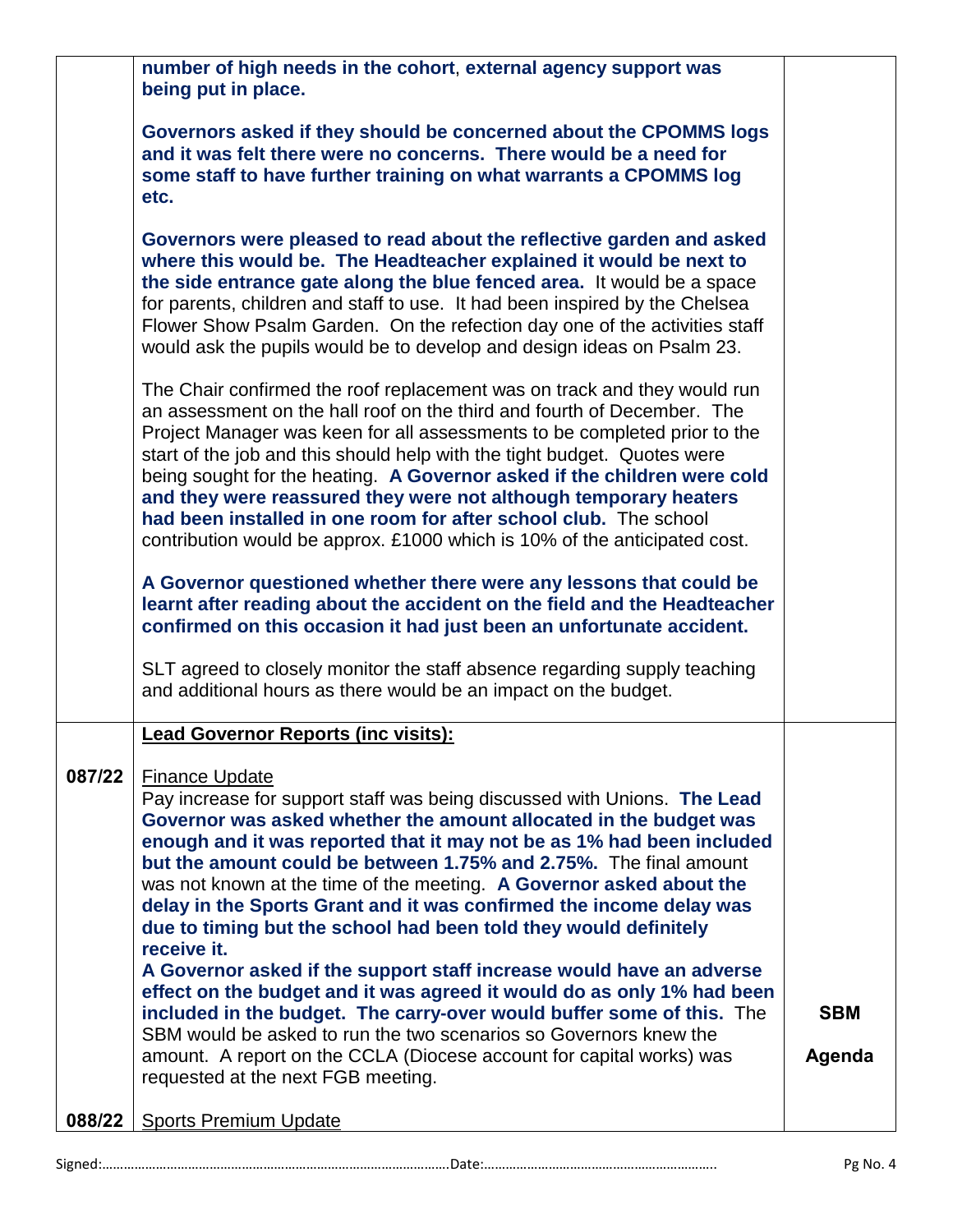|        | Nothing further to update                                                                                                                                                                                                                                                                                                                                                                                                                                                                                                                                                                                                                                                                                                                                                                                                                                                                                                                                                                                                                                                                                                                                                                                                                                                                                                                                                                      |                               |
|--------|------------------------------------------------------------------------------------------------------------------------------------------------------------------------------------------------------------------------------------------------------------------------------------------------------------------------------------------------------------------------------------------------------------------------------------------------------------------------------------------------------------------------------------------------------------------------------------------------------------------------------------------------------------------------------------------------------------------------------------------------------------------------------------------------------------------------------------------------------------------------------------------------------------------------------------------------------------------------------------------------------------------------------------------------------------------------------------------------------------------------------------------------------------------------------------------------------------------------------------------------------------------------------------------------------------------------------------------------------------------------------------------------|-------------------------------|
| 089/22 | Curriculum<br>It was agreed the monitoring visit to look at phonics could be held on Zoom.<br>It was agreed should the children write anything about Habits of Mind it<br>could be used for triangulation purposes.                                                                                                                                                                                                                                                                                                                                                                                                                                                                                                                                                                                                                                                                                                                                                                                                                                                                                                                                                                                                                                                                                                                                                                            |                               |
| 090/22 | Premises and Health & Safety                                                                                                                                                                                                                                                                                                                                                                                                                                                                                                                                                                                                                                                                                                                                                                                                                                                                                                                                                                                                                                                                                                                                                                                                                                                                                                                                                                   |                               |
|        | The visit had been postponed.                                                                                                                                                                                                                                                                                                                                                                                                                                                                                                                                                                                                                                                                                                                                                                                                                                                                                                                                                                                                                                                                                                                                                                                                                                                                                                                                                                  |                               |
| 091/22 | <b>Ethos / SIAMS</b>                                                                                                                                                                                                                                                                                                                                                                                                                                                                                                                                                                                                                                                                                                                                                                                                                                                                                                                                                                                                                                                                                                                                                                                                                                                                                                                                                                           |                               |
|        | It was agreed to add SIAMS to the agenda moving forwards. The Interfaith<br>panel had been organised. This was an important event and it had been<br>made Covid safe. Targets from the last SIAMs would shared along with the<br>questions from the children which had been excellent. The Head was<br>looking forward to the responses. A report would be written for the next<br>meeting. The 7 strands of SIAMs were on the monitoring report. The first of<br>the subject reviews would be held and would start with RE. It had been<br>hoped to have staff from another school but with the rise in Covid cases this<br>would not be possible.                                                                                                                                                                                                                                                                                                                                                                                                                                                                                                                                                                                                                                                                                                                                            | Agenda<br><b>TW</b><br>Agenda |
| 092/22 | <b>Pupil Premium and SEND</b><br>a. SEND policy feedback                                                                                                                                                                                                                                                                                                                                                                                                                                                                                                                                                                                                                                                                                                                                                                                                                                                                                                                                                                                                                                                                                                                                                                                                                                                                                                                                       |                               |
|        | The report on the progress data was discussed at the last meeting and had<br>been shared on Dropbox. The SEND policy was in Dropbox, the only<br>amendment to be made would be the spelling of the lead Governors name.<br>It was proposed for the policy to be agreed. It was felt the red and green<br>highlights on the policies were helpful for Governors. It was unanimously<br>agreed and ratified by Governors. Suggested Governors to visit one<br>member of staff at a time for triangulation purposes, however for this<br>meeting it would not be appropriate as JJ was observing a pre-set meeting.<br>Attachment, Trauma and resilience training had commenced, it had been an<br>interesting and informative day. This was a course spread out over 1 year<br>with a mix of e-learning and day courses. There was a lot information<br>available for the school and she would meet with SLT to ensure this was<br>passed on. She was looking forward to the next session where they would<br>be looking how to work with children. A Governor asked if this was an<br>online course, it was confirmed it was a face to face course with other<br>schools. One school was for children who had been removed from main<br>stream and would transition back and there were nurseries too. JJ and the<br>Chair to discuss how best to disseminate the information. It was felt this |                               |
|        | would be best as an extraordinary session / training session in the summer<br>term 2022.                                                                                                                                                                                                                                                                                                                                                                                                                                                                                                                                                                                                                                                                                                                                                                                                                                                                                                                                                                                                                                                                                                                                                                                                                                                                                                       | <b>JJ/Chair</b>               |
|        |                                                                                                                                                                                                                                                                                                                                                                                                                                                                                                                                                                                                                                                                                                                                                                                                                                                                                                                                                                                                                                                                                                                                                                                                                                                                                                                                                                                                |                               |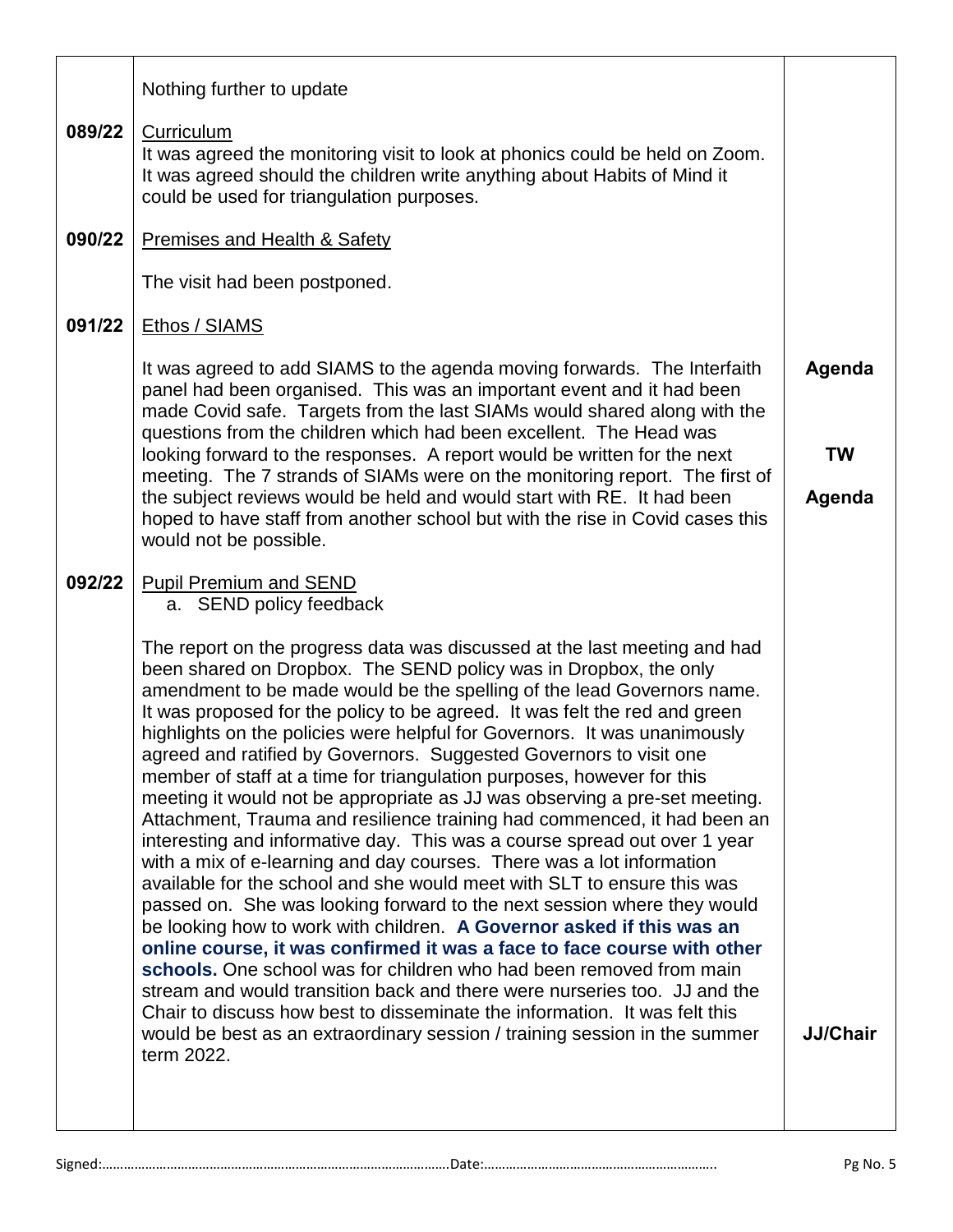| 093/22 | <b>Pupil Progress</b>                                                                                                                                                                                                                                                                                                                                                                                                                                                                                                                                                                                                                                                                                                                                                                                                                                                                                                                                                                                                                                                                                                                                                                                                                          |                              |
|--------|------------------------------------------------------------------------------------------------------------------------------------------------------------------------------------------------------------------------------------------------------------------------------------------------------------------------------------------------------------------------------------------------------------------------------------------------------------------------------------------------------------------------------------------------------------------------------------------------------------------------------------------------------------------------------------------------------------------------------------------------------------------------------------------------------------------------------------------------------------------------------------------------------------------------------------------------------------------------------------------------------------------------------------------------------------------------------------------------------------------------------------------------------------------------------------------------------------------------------------------------|------------------------------|
|        | Nothing further to update. The next data drop would be held on 14 <sup>th</sup><br>December.                                                                                                                                                                                                                                                                                                                                                                                                                                                                                                                                                                                                                                                                                                                                                                                                                                                                                                                                                                                                                                                                                                                                                   |                              |
| 094/22 | Safeguarding                                                                                                                                                                                                                                                                                                                                                                                                                                                                                                                                                                                                                                                                                                                                                                                                                                                                                                                                                                                                                                                                                                                                                                                                                                   |                              |
|        | There had been a successful online meeting last week as an induction<br>session to SG. The chair would meet to review staff records with SG and at<br>a time when Covid was less present would be sought. A report had been<br>written following a serious case review and would be shared for the<br>December meeting.                                                                                                                                                                                                                                                                                                                                                                                                                                                                                                                                                                                                                                                                                                                                                                                                                                                                                                                        |                              |
| 095/22 | <b>Development and Training</b>                                                                                                                                                                                                                                                                                                                                                                                                                                                                                                                                                                                                                                                                                                                                                                                                                                                                                                                                                                                                                                                                                                                                                                                                                |                              |
|        | The request for FGB training had been made, confirmation had not been<br>received at the time of the meeting for 3 <sup>rd</sup> March for Setting Strategic<br>Direction. Thanks was given for completing the 360 Chairs Review. The<br>Skills Audit would be sent out and Governors. Training had been attended<br>and it was advised for Governors to complete "understanding data" and<br>"holding leaders to account" as a minimum. Governors were asked to look<br>on Governorhub and sign up for the courses if they had completed these<br>yet. Governors were asked to contact DJ if they had any issues with<br>booking onto courses. Governor conference had been attended and it was<br>an informative meeting. The SEND conference had looked at Attachment<br>and Trauma and the slides were shared on Governorhub.<br>DJ would meet with JA and KH to carry out an induction.<br>Governors were informed that if a course was full they should still register<br>their interest as they were mainly held online so it was likely for a space to<br>become available. It was stressed that Governors should not be modest on<br>the skills audit, there was a Governor vacancy and this would be used to<br>seek a new governor. | <b>DJ/Clerk</b><br><b>DJ</b> |
|        | The Clerk was asked to support TW and RP in accessing their school email<br>address.                                                                                                                                                                                                                                                                                                                                                                                                                                                                                                                                                                                                                                                                                                                                                                                                                                                                                                                                                                                                                                                                                                                                                           | <b>Clerk</b>                 |
|        | Governorhub was discussed, it was felt that it would be sensible to keep<br>documents to Dropbox and use Governorhub calendar and communication<br>purposes.                                                                                                                                                                                                                                                                                                                                                                                                                                                                                                                                                                                                                                                                                                                                                                                                                                                                                                                                                                                                                                                                                   |                              |
|        | Richard Wharton, from the Diocese, had explained that RP would be need to<br>reapply to renew his Foundation Governor status and the Clerk was asked<br>to send his paperwork. JJ's Governor status was then discussed and it was<br>felt that a parent letter should be sent out and should a parent be interested<br>JJ could become a Foundation Governor or just be co-opted.                                                                                                                                                                                                                                                                                                                                                                                                                                                                                                                                                                                                                                                                                                                                                                                                                                                              | <b>Clerk</b>                 |
| 096/22 | Communication                                                                                                                                                                                                                                                                                                                                                                                                                                                                                                                                                                                                                                                                                                                                                                                                                                                                                                                                                                                                                                                                                                                                                                                                                                  |                              |
|        | Media - Nothing further to update. Any information or photos from Africa day<br>or Interfaith day was asked to be passed on to the Chair.                                                                                                                                                                                                                                                                                                                                                                                                                                                                                                                                                                                                                                                                                                                                                                                                                                                                                                                                                                                                                                                                                                      |                              |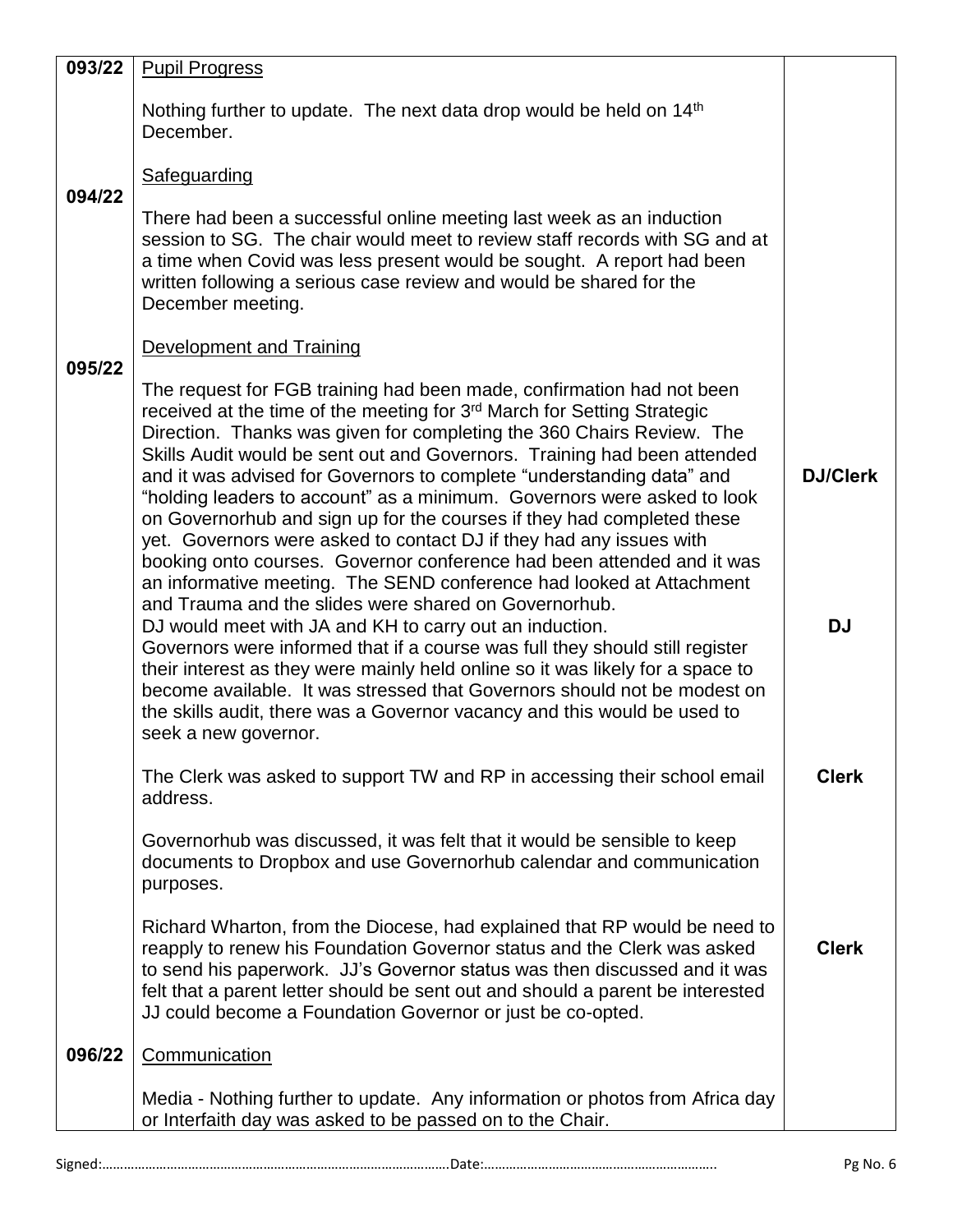| 097/22 | Marketing<br>Nothing further to update                                                                                                                                                                                                                                                                                                                                                                                                                                                                                                                                                                                                                                                                                                                                                                                                                                                                                                                                                                                                                                                                                                                                                                                                                           |                        |
|--------|------------------------------------------------------------------------------------------------------------------------------------------------------------------------------------------------------------------------------------------------------------------------------------------------------------------------------------------------------------------------------------------------------------------------------------------------------------------------------------------------------------------------------------------------------------------------------------------------------------------------------------------------------------------------------------------------------------------------------------------------------------------------------------------------------------------------------------------------------------------------------------------------------------------------------------------------------------------------------------------------------------------------------------------------------------------------------------------------------------------------------------------------------------------------------------------------------------------------------------------------------------------|------------------------|
| 098/22 | <b>Chair of Governor's Report</b>                                                                                                                                                                                                                                                                                                                                                                                                                                                                                                                                                                                                                                                                                                                                                                                                                                                                                                                                                                                                                                                                                                                                                                                                                                |                        |
|        | The Strategic Plan had been shared on Dropbox. It was felt it was a clear<br>and understandable document. Governors discussed how they could<br>quantify resources. Maintaining financial stability would be evident from the<br>budget carried forward from one year to another and the financial reports. In<br>school all resources were used to improve teaching and learning. It was<br>agreed to include "Finances keep within the budget set such that we are<br>able to set a long term balance budget." A Governor questioned whether<br>the actions were specific to Governors and they were informed this<br>was a strategic plan for school and Governors. It was agreed to include<br>"We as Governors will monitor that the school will continue to provide". It<br>was felt a positive specific target should be included such as "continued<br>positive response to pupils surveys are maintained". SLT would be writing a<br>document which underlined this one which also defined the school vision<br>which fed into the strategic plan. It was agreed for the amendments to be<br>made and for the working party to meet again in 2022 once the Head wrote<br>his document. This would amended and shared via email for the next<br>meeting. | <b>Chair</b><br>Agenda |
|        | All governors were asked to look at the Governing monitoring plan to ensure                                                                                                                                                                                                                                                                                                                                                                                                                                                                                                                                                                                                                                                                                                                                                                                                                                                                                                                                                                                                                                                                                                                                                                                      | <b>AS/JA</b>           |
|        | reports are written and shared. AS to monitor the ECT progress with JA,<br>The Head would arrange for an online meeting.                                                                                                                                                                                                                                                                                                                                                                                                                                                                                                                                                                                                                                                                                                                                                                                                                                                                                                                                                                                                                                                                                                                                         | <b>Chair</b>           |
|        | NGA Ofsted Document – Governors were asked to read this prior to the<br>December meeting.                                                                                                                                                                                                                                                                                                                                                                                                                                                                                                                                                                                                                                                                                                                                                                                                                                                                                                                                                                                                                                                                                                                                                                        | All                    |
|        | The Chair would send a DFE link about Understanding Data and Governors.<br>It was felt that Governors were doing majority of this already but it would be<br>important for this to be read prior to the next meeting.<br>7 strands in this document are:<br>Pupil numbers, attendance and exclusions<br>$\bullet$<br><b>Attainment and Progress</b>                                                                                                                                                                                                                                                                                                                                                                                                                                                                                                                                                                                                                                                                                                                                                                                                                                                                                                              | All                    |
|        | Curriculum planning                                                                                                                                                                                                                                                                                                                                                                                                                                                                                                                                                                                                                                                                                                                                                                                                                                                                                                                                                                                                                                                                                                                                                                                                                                              |                        |
|        | Financial management and governance                                                                                                                                                                                                                                                                                                                                                                                                                                                                                                                                                                                                                                                                                                                                                                                                                                                                                                                                                                                                                                                                                                                                                                                                                              |                        |
|        | <b>Quality Assurance</b><br>Safeguarding                                                                                                                                                                                                                                                                                                                                                                                                                                                                                                                                                                                                                                                                                                                                                                                                                                                                                                                                                                                                                                                                                                                                                                                                                         |                        |
|        | The school community: staff, pupils, parents and the Governing<br>Board.                                                                                                                                                                                                                                                                                                                                                                                                                                                                                                                                                                                                                                                                                                                                                                                                                                                                                                                                                                                                                                                                                                                                                                                         |                        |
| 099/22 | <b>Policy Reviews:</b>                                                                                                                                                                                                                                                                                                                                                                                                                                                                                                                                                                                                                                                                                                                                                                                                                                                                                                                                                                                                                                                                                                                                                                                                                                           |                        |
|        | Disaster Recovery Plan – An update would be requested for the next<br>meeting                                                                                                                                                                                                                                                                                                                                                                                                                                                                                                                                                                                                                                                                                                                                                                                                                                                                                                                                                                                                                                                                                                                                                                                    |                        |
|        | Code of Conduct for Governors (Gov) – This had been updated using<br>$\bullet$<br>the NGA guide. Additions had been highlighted on the document.                                                                                                                                                                                                                                                                                                                                                                                                                                                                                                                                                                                                                                                                                                                                                                                                                                                                                                                                                                                                                                                                                                                 |                        |
|        |                                                                                                                                                                                                                                                                                                                                                                                                                                                                                                                                                                                                                                                                                                                                                                                                                                                                                                                                                                                                                                                                                                                                                                                                                                                                  | Pg No. 7               |